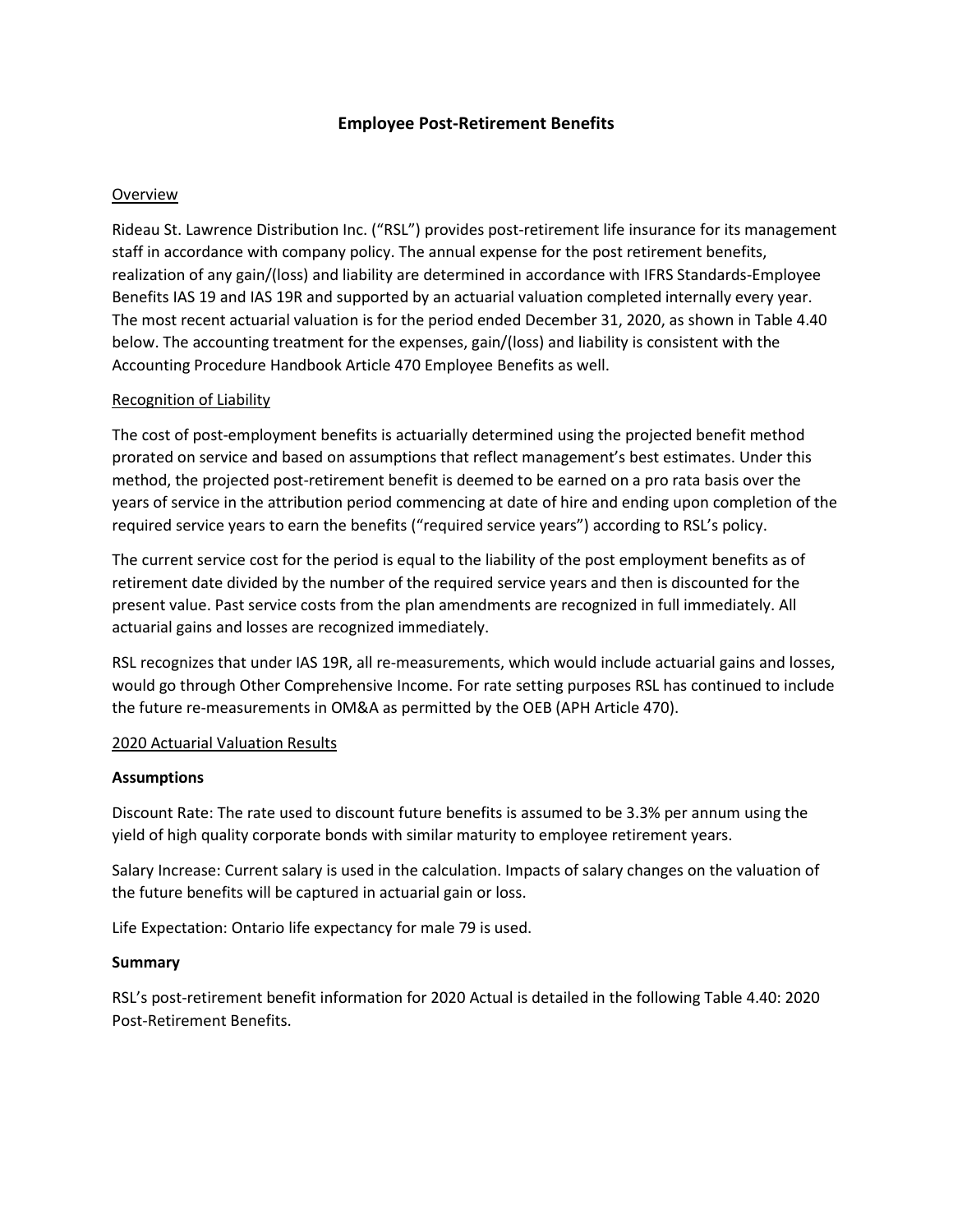|                                                               |                         | December 31, 2019 | December 31, 2020 |
|---------------------------------------------------------------|-------------------------|-------------------|-------------------|
|                                                               |                         |                   |                   |
| Accrued Benefit Obligation, beginning of period               | a                       | 40,041            | 47,460            |
|                                                               |                         |                   |                   |
| Current Service Cost for the ear                              | b                       | 1,232             | 1,292             |
|                                                               |                         |                   |                   |
| Cash Payments during the year                                 | c                       | $2,278$ -         | 2,214             |
|                                                               |                         |                   |                   |
| Interest Cost                                                 | d                       | 1,135             | 1,495             |
| Actuarial (Gain)/Loss                                         | e                       | 7,331             | 2,592             |
|                                                               |                         |                   |                   |
| Accrued Benefit Liability, end of period                      | $f = a + b + c + d + e$ | 47,460            | 50,625            |
|                                                               |                         |                   |                   |
| Defined Benefit Cost Recognized in Income Statement           | $g = b + d$             | 2,367             | 2,787             |
|                                                               |                         |                   |                   |
| Defined Benefit Cost Recognized In Other Comprehensive Income | $h = e$                 | 7,331             | 2,592             |
|                                                               |                         |                   |                   |
| Total Defined Benefit Cost included in OM&A                   | $l = g + h$             | \$<br>9,697       | 5,379<br>\$       |

## **Table 4.40: 2020 Actual Post-Retirement Benefits**

## Historical Post-Retirement Benefit Costs

The following is an updated Table 4.16 (as included in the original submission) showing the annual amount charged each year related to post-retirement benefits. The amounts in the table correctly include current service cost, interest cost and actuarial gain/loss. The original submission does not include interest cost in the post-retirement benefit costs.

## **Table 4.16: Updated Post Retirement Benefit Costs in OM&A**

| Year                                                                                            | <b>Expense</b> |        |  |  |
|-------------------------------------------------------------------------------------------------|----------------|--------|--|--|
| 2016                                                                                            |                | 4,108  |  |  |
| 2017                                                                                            | Ċ              | (354)  |  |  |
| 2018                                                                                            |                | 11,846 |  |  |
| 2019                                                                                            |                | 9,697  |  |  |
| 2020                                                                                            | \$             | 5,379  |  |  |
| 2021 Forecast                                                                                   |                | 8,000  |  |  |
| 2022 Forecast                                                                                   |                | 7,000  |  |  |
| Note: Expense in this table includes current service cost + interest cost + actuarial gain/loss |                |        |  |  |
| The amount in Table 4.16 in the initial submission does not include interest cost               |                |        |  |  |